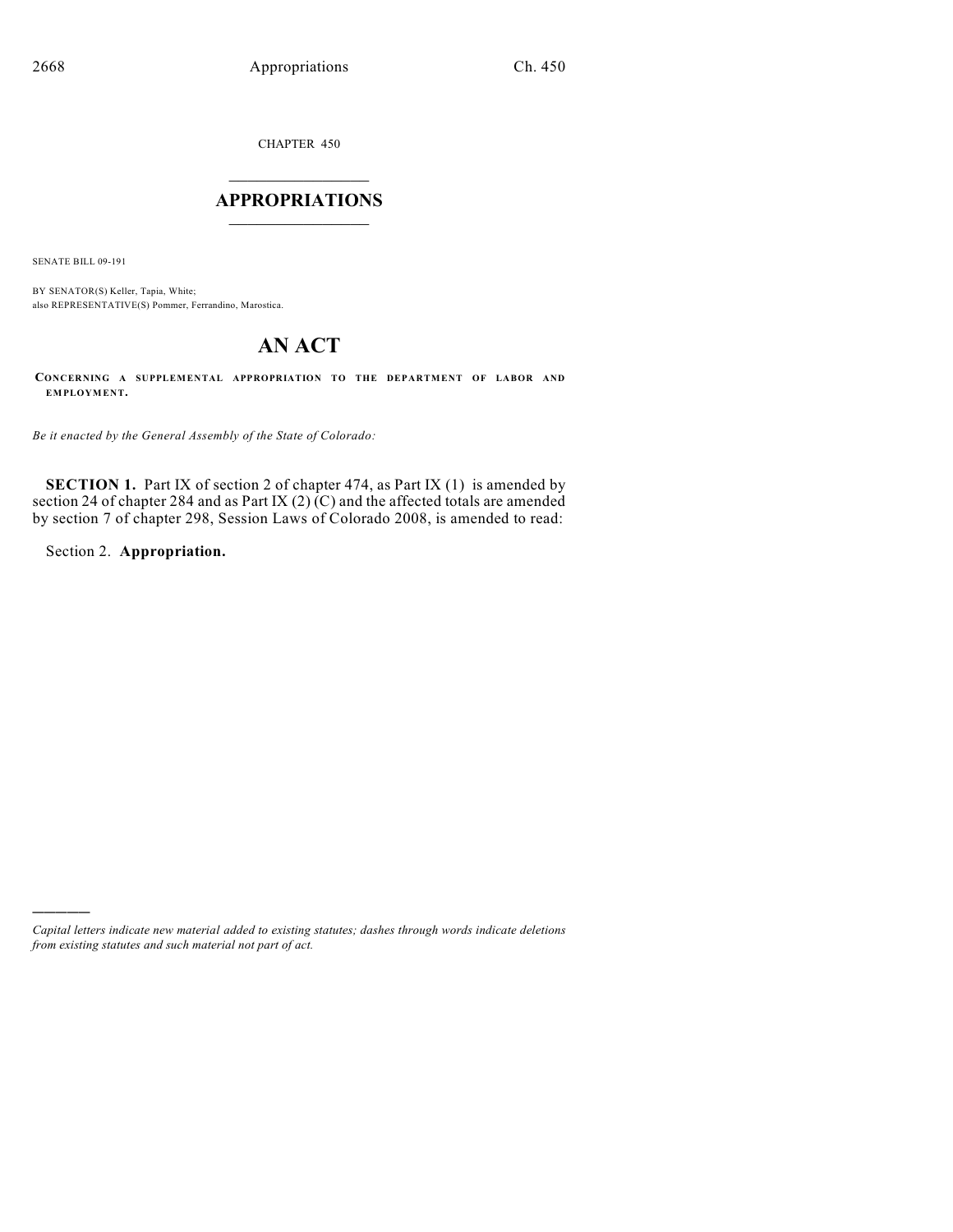|                           |              |                               | APPROPRIATION FROM            |                             |                                       |                                |
|---------------------------|--------------|-------------------------------|-------------------------------|-----------------------------|---------------------------------------|--------------------------------|
| ITEM &<br><b>SUBTOTAL</b> | <b>TOTAL</b> | <b>GENERAL</b><br><b>FUND</b> | <b>GENERAL</b><br><b>FUND</b> | <b>CASH</b><br><b>FUNDS</b> | <b>REAPPROPRIATED</b><br><b>FUNDS</b> | <b>FEDERAL</b><br><b>FUNDS</b> |
|                           |              |                               | <b>EXEMPT</b>                 |                             |                                       |                                |
|                           |              |                               |                               |                             |                                       |                                |

## **PART IX DEPARTMENT OF LABOR AND EMPLOYMENT**

### **(1) EXECUTIVE DIRECTOR'S OFFICE**

| Personal Services                | <del>12,605,645</del> |  |
|----------------------------------|-----------------------|--|
|                                  | 12,350,694            |  |
|                                  | $(164.4$ FTE)         |  |
| Health, Life, and Dental         | 4,961,728             |  |
| Short-term Disability            | 84,509                |  |
| S.B. 04-257 Amortization         |                       |  |
| <b>Equalization Disbursement</b> | 1,040,110             |  |
| S.B. 06-235 Supplemental         |                       |  |
| Amortization Equalization        |                       |  |
| Disbursement                     | 487,552               |  |
| Salary Survey and Senior         |                       |  |
| <b>Executive Service</b>         | 2,545,895             |  |
| Performance-based Pay            |                       |  |
| Awards                           | 957,125               |  |
| Shift Differential               | 28,162                |  |
| Workers' Compensation            | 759,115               |  |
|                                  |                       |  |

Ch. 450 Appropriations 2669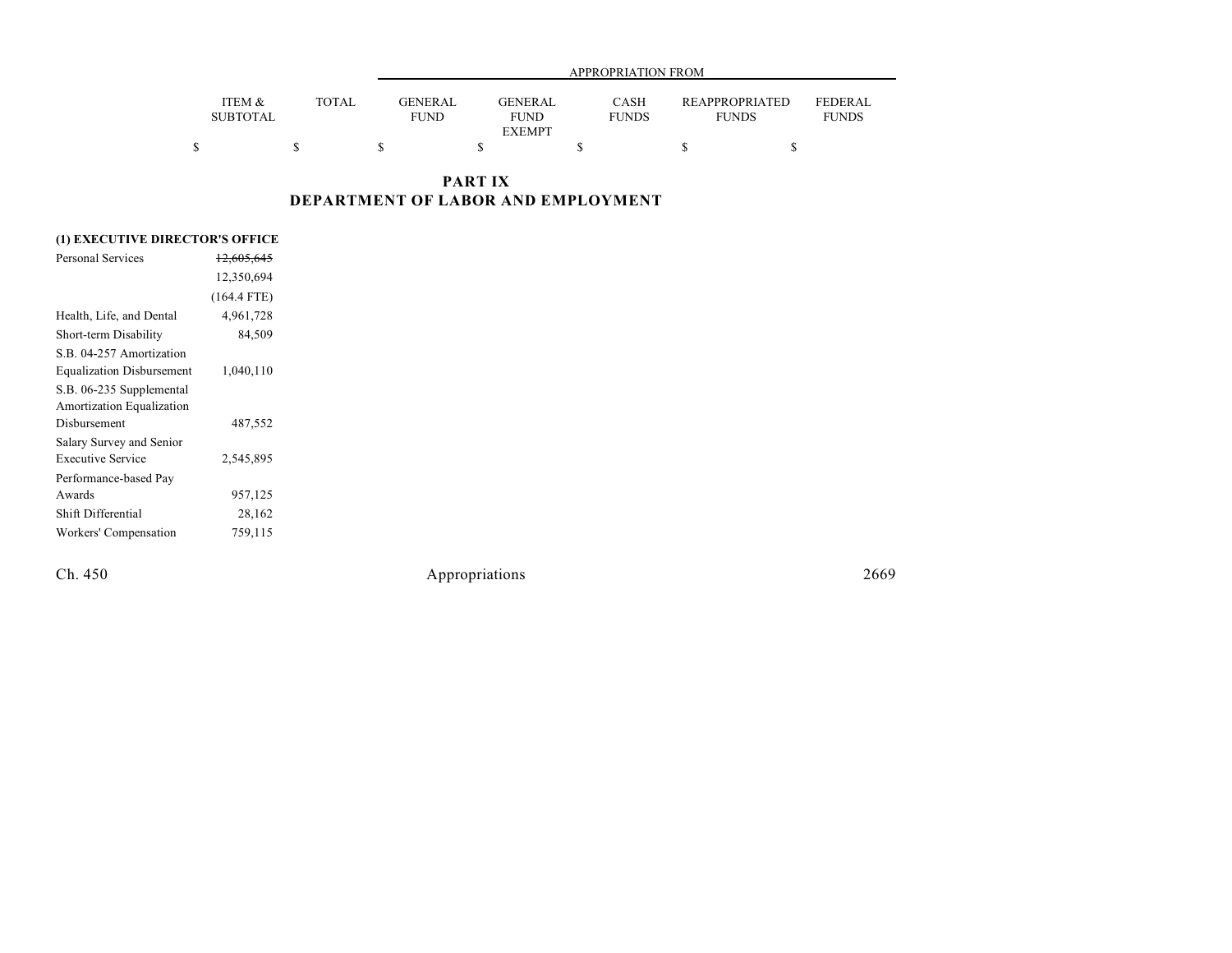|                               |                           |              | APPROPRIATION FROM |                               |    |                                                |                      |                                |                                |
|-------------------------------|---------------------------|--------------|--------------------|-------------------------------|----|------------------------------------------------|----------------------|--------------------------------|--------------------------------|
|                               | ITEM &<br><b>SUBTOTAL</b> | <b>TOTAL</b> |                    | <b>GENERAL</b><br><b>FUND</b> |    | <b>GENERAL</b><br><b>FUND</b><br><b>EXEMPT</b> | CASH<br><b>FUNDS</b> | REAPPROPRIATED<br><b>FUNDS</b> | <b>FEDERAL</b><br><b>FUNDS</b> |
|                               | \$                        | \$           | \$                 |                               | \$ |                                                | \$                   | \$<br>\$                       |                                |
| <b>Operating Expenses</b>     | 1,533,477                 |              |                    |                               |    |                                                |                      |                                |                                |
| Legal Services for 7,876      |                           |              |                    |                               |    |                                                |                      |                                |                                |
| hours                         | 591,488                   |              |                    |                               |    |                                                |                      |                                |                                |
| Purchase of Services from     |                           |              |                    |                               |    |                                                |                      |                                |                                |
| Computer Center               | 1,429,057                 |              |                    |                               |    |                                                |                      |                                |                                |
| Multiuse Network              |                           |              |                    |                               |    |                                                |                      |                                |                                |
| Payments                      | 75,274                    |              |                    |                               |    |                                                |                      |                                |                                |
| <b>MANAGEMENT AND</b>         |                           |              |                    |                               |    |                                                |                      |                                |                                |
| <b>ADMINISTRATION OF OIT</b>  | 112,757                   |              |                    |                               |    |                                                |                      |                                |                                |
| Payment to Risk               |                           |              |                    |                               |    |                                                |                      |                                |                                |
| Management and Property       |                           |              |                    |                               |    |                                                |                      |                                |                                |
| Funds                         | 124,233                   |              |                    |                               |    |                                                |                      |                                |                                |
| Vehicle Lease Payments        | 93,840                    |              |                    |                               |    |                                                |                      |                                |                                |
| Leased Space                  | 3,689,248                 |              |                    |                               |    |                                                |                      |                                |                                |
| Capitol Complex Leased        |                           |              |                    |                               |    |                                                |                      |                                |                                |
| Space                         | 27,324                    |              |                    |                               |    |                                                |                      |                                |                                |
| <b>Communication Services</b> |                           |              |                    |                               |    |                                                |                      |                                |                                |
| Payments                      | 1,182                     |              |                    |                               |    |                                                |                      |                                |                                |
| Utilities                     | 260,309                   |              |                    |                               |    |                                                |                      |                                |                                |
| <b>Information Technology</b> |                           |              |                    |                               |    |                                                |                      |                                |                                |
| Asset Maintenance             | 553,627                   |              |                    |                               |    |                                                |                      |                                |                                |
|                               |                           |              |                    |                               |    |                                                |                      |                                |                                |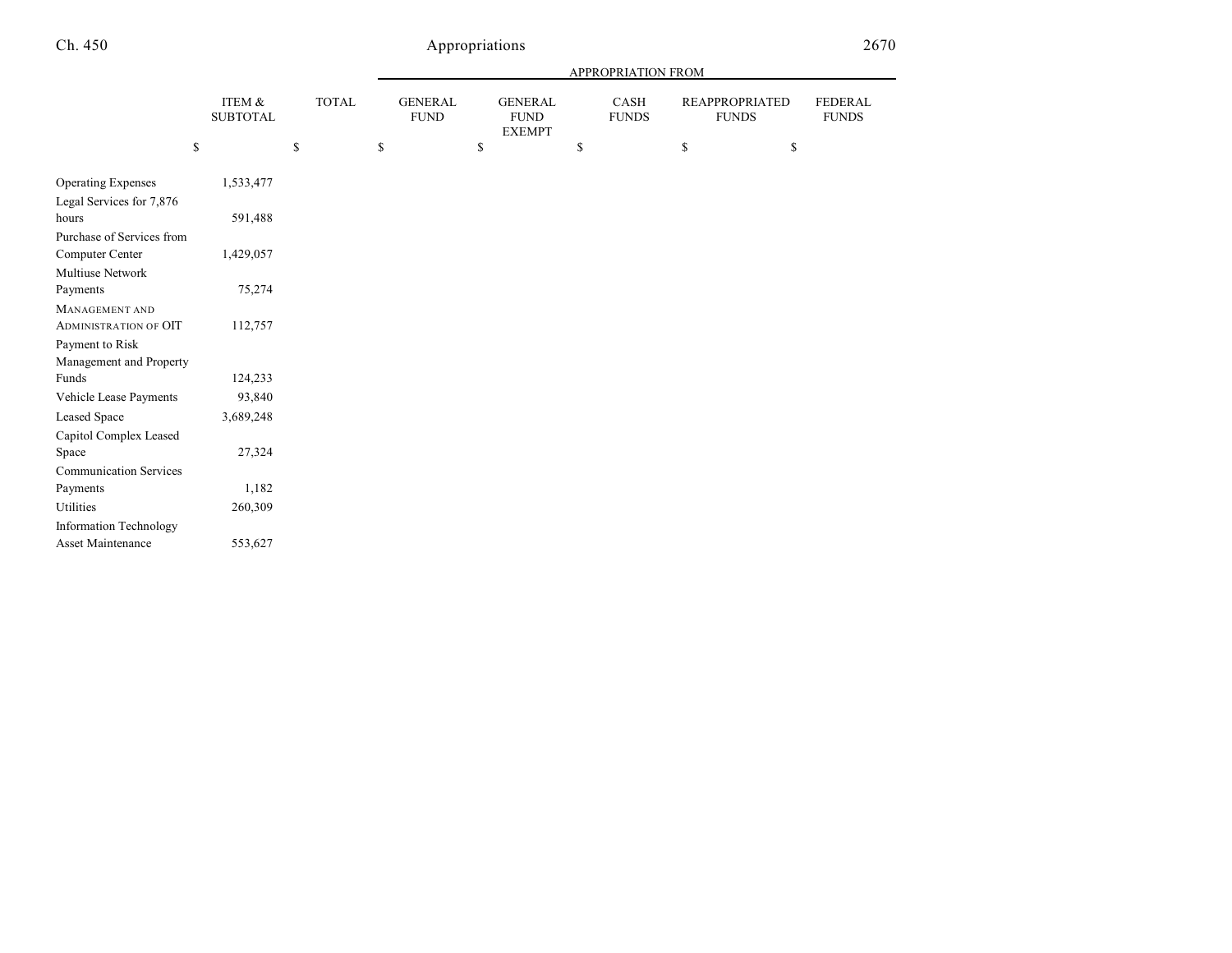| Statewide Indirect Cost |         |            |                           |                     |            |
|-------------------------|---------|------------|---------------------------|---------------------|------------|
| Assessment              | 545,879 |            |                           |                     |            |
| Disaster Recovery       | 484,144 |            |                           |                     |            |
|                         |         | 32,878,923 | 16,989,928 <sup>*</sup>   | $1.125.882^{\circ}$ | 14,763,113 |
|                         |         | 32,736,729 | $16,915,053$ <sup>a</sup> | $1,126,349^{\circ}$ | 14,695,327 |

<sup>a</sup> Of this amount, it is estimated that \$6,940,614 shall be from the Employment Support Fund pursuant to Section 8-77-109 (1), C.R.S., \$5,646,655 shall be from the Workers' Compensation Cash Fund created in Section 8-44-112 (7), C.R.S., \$799,499 shall be from the Unemployment Revenue Fund created in Section 8-77-106 (1), C.R.S., \$445,488 shall be from the Major Medical Insurance Fund created in Section 8-46-202 (1), C.R.S. and the Subsequent Injury Fund created in Section 8-46-101 (1) (b) (I), C.R.S., \$383,320 shall be from the Boiler Inspection Fund created in Section 9-4-109 (4), C.R.S., \$345,922 shall be from the Petroleum Storage Tank Fund created in Section 8-20.5-103 (1), C.R.S., and  $\frac{62,428,430}{2,353,555}$  shall be from various cash fund sources.

<sup>b</sup> Of this amount, \$964,000 \$964,467 shall be transferred from the Division of Oil and Public Safety from funds appropriated for indirect cost recoveries from the Petroleum Storage Tank Fund created in Section 8-20.5-103 (1), C.R.S., \$157,598 shall be from statewide indirect cost recoveries, and \$4,284 shall be from the Department of Public Health and Environment.

#### **(2) DIVISION OF EMPLOYMENT AND TRAINING**

| (A) Unemployment Insurance Programs |               |                          |            |  |
|-------------------------------------|---------------|--------------------------|------------|--|
| Program Costs                       | 32,116,404    | $4,333,416$ <sup>a</sup> | 27,782,988 |  |
|                                     | $(440.9$ FTE) |                          |            |  |
| Internet Self-Service               | 503,720       | 503,720 <sup>a</sup>     |            |  |
|                                     | $(2.5$ FTE)   |                          |            |  |
|                                     | 32,620,124    |                          |            |  |

<sup>a</sup> These amounts shall be from the Employment Support Fund created in Section 8-77-109 (1), C.R.S.

| Program Costs | <del>1,508,633</del> |                | 1,508,633 |      |
|---------------|----------------------|----------------|-----------|------|
|               |                      |                |           |      |
| Ch. 450       |                      | Appropriations |           | 2671 |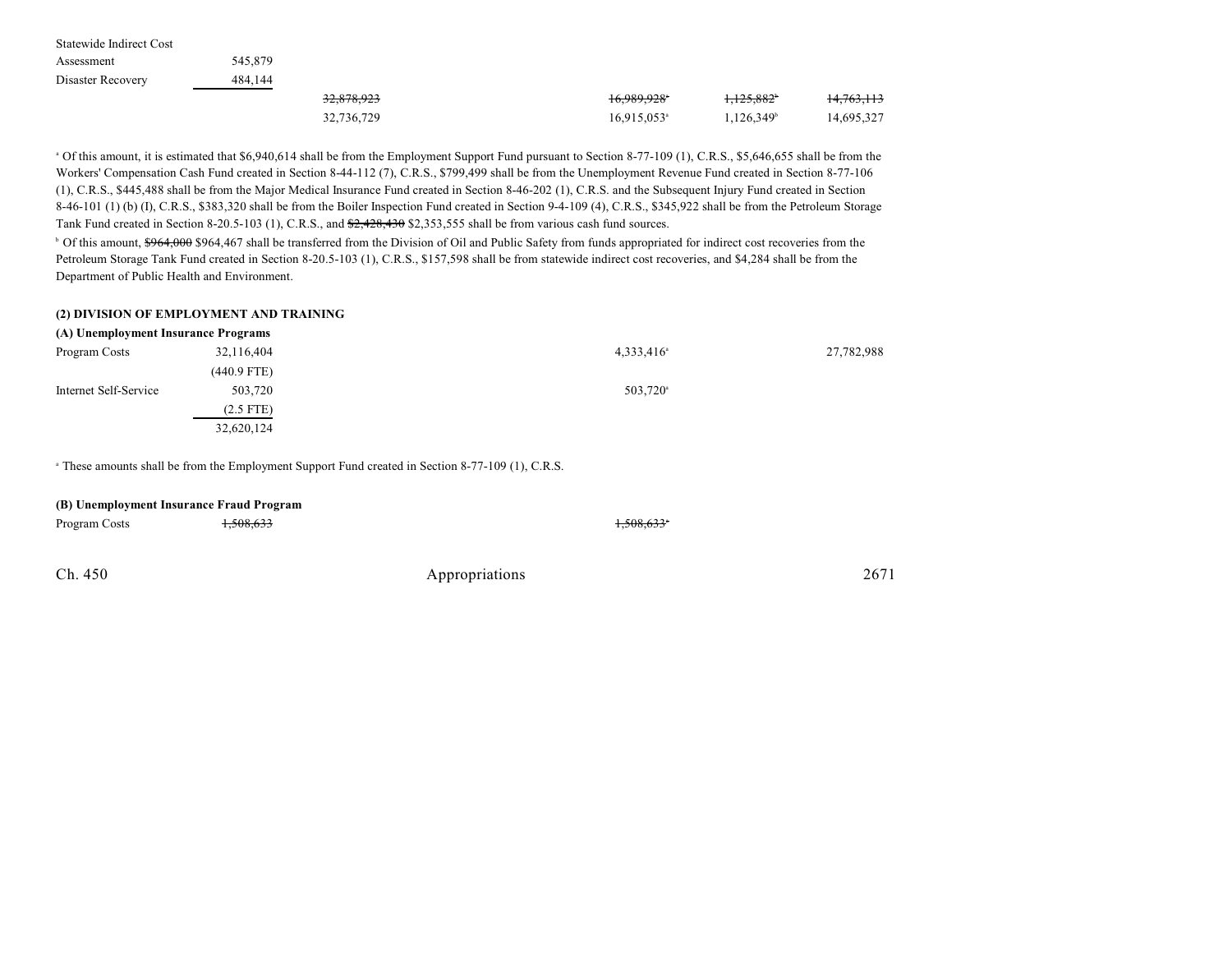|                           |              | <b>APPROPRIATION FROM</b>     |                                                |                                        |                                       |                         |
|---------------------------|--------------|-------------------------------|------------------------------------------------|----------------------------------------|---------------------------------------|-------------------------|
| ITEM &<br><b>SUBTOTAL</b> | <b>TOTAL</b> | <b>GENERAL</b><br><b>FUND</b> | <b>GENERAL</b><br><b>FUND</b><br><b>EXEMPT</b> | <b>CASH</b><br><b>FUNDS</b>            | <b>REAPPROPRIATED</b><br><b>FUNDS</b> | FEDERAL<br><b>FUNDS</b> |
| D                         | \$           | S                             | S                                              | S                                      | \$                                    | \$                      |
| 1,458,219                 |              |                               |                                                | 1,458,219 <sup>a</sup><br>$(26.0$ FTE) |                                       |                         |

<sup>a</sup> This amount shall be from the Unemployment Revenue Fund created in Section 8-77-106 (1), C.R.S.

| (C) Employment and Training Programs |            |                                           |                |
|--------------------------------------|------------|-------------------------------------------|----------------|
| <b>State Operations</b>              | 15,081,435 | $9,600^{\circ}$<br>8,964,370 <sup>a</sup> | 6,107,465      |
|                                      |            | $(94.9$ FTE)<br>$(0.1$ FTE)               | $(64.8$ FTE)   |
| One-Stop County                      |            |                                           |                |
| Contracts                            | 7,639,572  |                                           | 7,639,572      |
|                                      |            |                                           | $(17.0$ FTE)   |
| Trade Adjustment Act                 |            |                                           |                |
| Assistance                           | 1,921,826  |                                           | 1,921,826      |
| Workforce Investment Act             | 36,675,686 | 807,540 <sup>a</sup>                      | 35,868,146     |
|                                      |            |                                           | $(60.0$ FTE)   |
| Workforce Development                |            |                                           |                |
| Council                              | 466,016    | 466,016°                                  |                |
|                                      |            | $(4.0$ FTE)                               |                |
| Workforce Improvement                |            |                                           |                |
| Grants                               | 870,000    | $20,000$ <sup>d</sup>                     | 850,000        |
|                                      |            |                                           | $(+.0$ FTE $)$ |
|                                      |            |                                           | $(7.7$ FTE)    |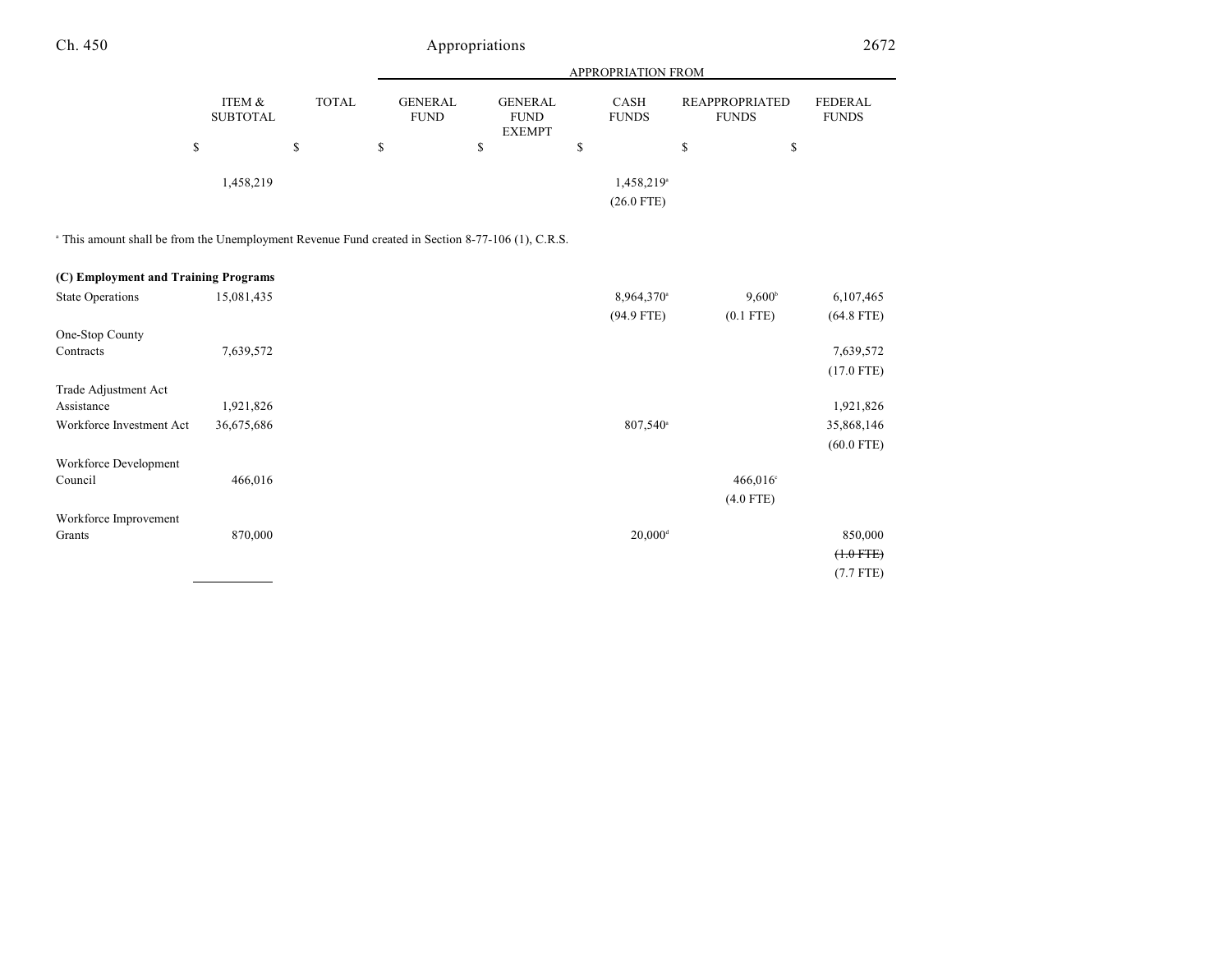#### 62,654,535

<sup>a</sup> Of these amounts, \$9,651,023 shall be from the Employment Support Fund created in Section 8-77-109 (1), C.R.S., and \$120,887 shall be from the Displaced Homemakers Fund created in Section 8-15.5-108 (1), C.R.S.

<sup>b</sup> This amount shall be from contracts with other government agencies.

This amount shall be from federal funds transferred to the Department of Labor and Employment from other state agencies.

 $d$  This amount shall be from donations.

#### **(D) Labor Market Information**

| Program Costs | 1,949,482 | $11.509$ <sup>a</sup> | 1,937,973    |
|---------------|-----------|-----------------------|--------------|
|               |           |                       | $(30.3$ FTE) |

<sup>a</sup> This amount shall be from the sale of publications.

|                 | 98, 732, 774 |                          |
|-----------------|--------------|--------------------------|
|                 | 98,682,360   |                          |
|                 |              |                          |
| (3) DIVISION OF |              |                          |
| <b>LABOR</b>    |              |                          |
| Program Costs   | 1,132,465    | 1,132,465                |
|                 | 1,057,681    | $1,057,681$ <sup>a</sup> |
|                 |              | $(16.0$ FTE)             |

<sup>a</sup> This amount shall be from the Employment Support Fund created in Section 8-77-109 (1), C.R.S.

#### **(4) DIVISION OF OIL AND PUBLIC SAFETY**

Personal Services 4,881,293

| Appropriations | 2673 |
|----------------|------|
|                |      |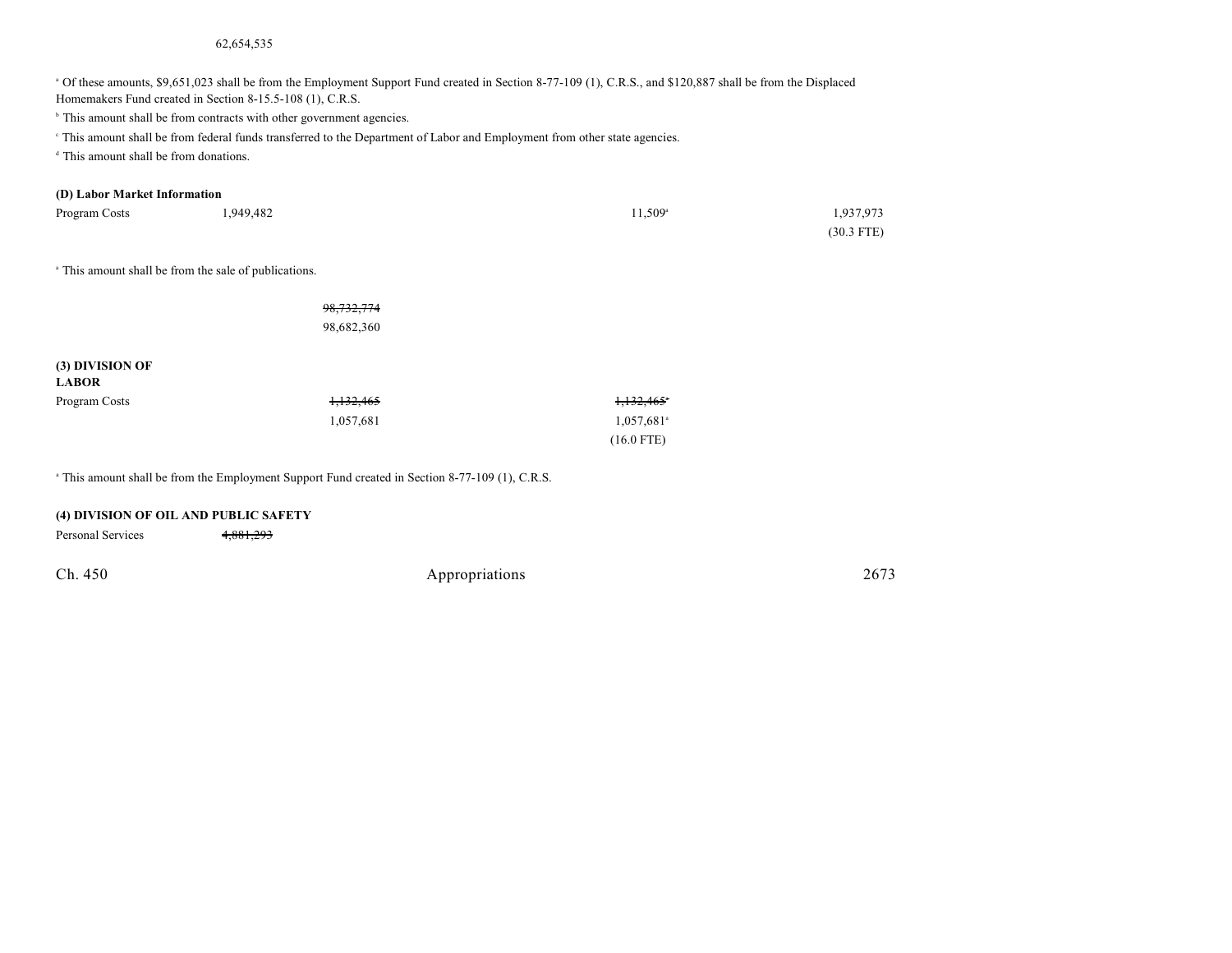|                                 |                           |              | <b>APPROPRIATION FROM</b>     |                                                |                             |                                |                                |  |
|---------------------------------|---------------------------|--------------|-------------------------------|------------------------------------------------|-----------------------------|--------------------------------|--------------------------------|--|
|                                 | ITEM &<br><b>SUBTOTAL</b> | <b>TOTAL</b> | <b>GENERAL</b><br><b>FUND</b> | <b>GENERAL</b><br><b>FUND</b><br><b>EXEMPT</b> | <b>CASH</b><br><b>FUNDS</b> | REAPPROPRIATED<br><b>FUNDS</b> | <b>FEDERAL</b><br><b>FUNDS</b> |  |
|                                 | \$                        | \$           | \$                            | \$                                             | \$                          | \$<br>\$                       |                                |  |
|                                 | 4,694,923<br>$(69.6$ FTE) |              |                               |                                                |                             |                                |                                |  |
| <b>Operating Expenses</b>       | 840,785                   |              |                               |                                                |                             |                                |                                |  |
| <b>Indirect Cost Assessment</b> | 964,000                   |              |                               |                                                |                             |                                |                                |  |
|                                 | 964,467                   |              |                               |                                                |                             |                                |                                |  |
|                                 |                           | 6,686,078    |                               |                                                | 6,102,135                   | $19,516^{\circ}$               | 564,427                        |  |
|                                 |                           | 6,500,175    |                               |                                                | 5,927,137 <sup>a</sup>      |                                | 553,522                        |  |

<sup>a</sup> Of this amount, \$3,859,281 \$3,801,267 shall be from the Petroleum Storage Tank Fund pursuant to Section 8-20.5-103, C.R.S., \$1,009,986 shall be from the Boiler Inspection Fund created in Section 9-4-109 (4), C.R.S., \$884,963 \$767,979 shall be from the Public Safety Inspection Fund created in Section 8-1-151, C.R.S., \$197,395 shall be from the Conveyance Safety Fund created in Section 9-5.5-111 (2) (b), C.R.S., and \$150,510 shall be from the Liquified Petroleum Gas Inspection Fund created in Section 8-20-206.5 (1) (e) (I), C.R.S.

<sup>b</sup> This amount shall be from the Department of Public Health and Environment.

#### **(5) DIVISION OF WORKERS' COMPENSATION**

#### **(A) Workers' Compensation**

| Personal Services         | 6,708,748     |
|---------------------------|---------------|
|                           | 6,667,334     |
|                           | $(102.0$ FTE) |
| <b>Operating Expenses</b> | 639.345       |
| Administrative Law Judge  |               |
| Services                  | 2,593,817     |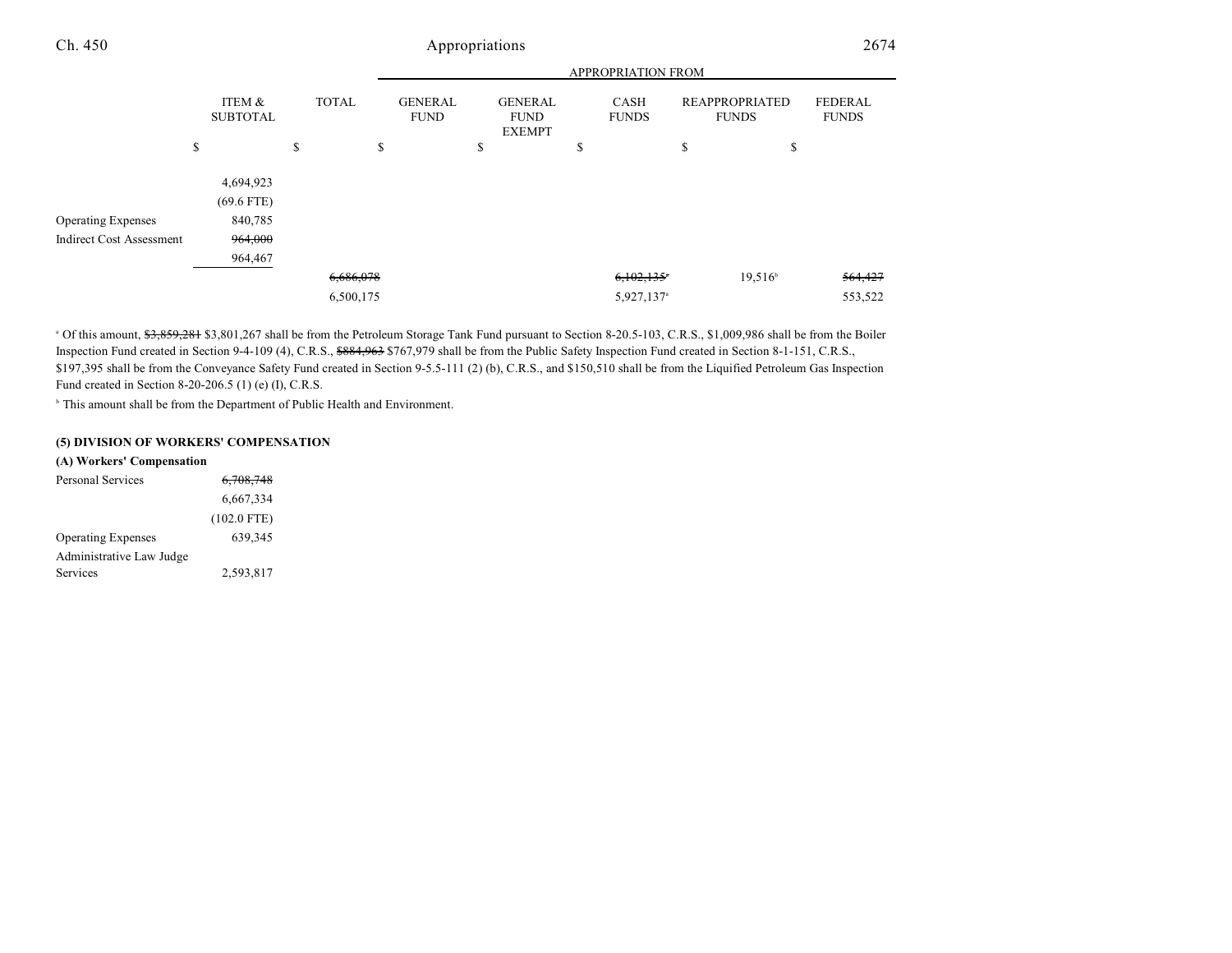| Physicians Accreditation  | 140.000    |                      |
|---------------------------|------------|----------------------|
| <b>Utilization Review</b> | 60,000     |                      |
| Immediate Payment         | 10.000     |                      |
|                           | 10,151,910 | 10,151,910           |
|                           | 10,110,496 | $10,110,496^{\circ}$ |

 $\degree$  Of this amount,  $\degree$ 9,380,058  $\degree$ 9,338,644 shall be from the Workers' Compensation Cash Fund created in Section 8-44-112 (7), C.R.S.,  $\degree$ 304,577 shall be from the Cost Containment Fund created in Section 8-14.5-108, C.R.S., \$257,275 shall be from the Workers' Compensation Self-Insurance Fund created in Section 8-44-202 (2), C.R.S., \$140,000 shall be from the Physicians Accreditation Program Cash Fund created in Section 8-42-101 (3.6) (l), C.R.S., \$60,000 shall be from the Utilization Review Cash Fund created in Section 8-43-501 (2) (a), C.R.S., and \$10,000 shall be from the Immediate Payment Fund created in Section 8-44-206 (3) (b) (I), C.R.S. Of this amount, \$200,000 is included for informational purposes only as the funds are continuously appropriated pursuant to Sections 8-42-101 (3.6) (l) and 8-43-501 (2) (a), C.R.S.

|                           | (B) Major Medical Insurance and Subsequent Injury Funds |                          |
|---------------------------|---------------------------------------------------------|--------------------------|
| <b>Personal Services</b>  | 1,229,695                                               | 1,229,695*               |
|                           | 1,170,353                                               | 1,170,353 <sup>a</sup>   |
|                           |                                                         | $(16.0$ FTE)             |
| <b>Operating Expenses</b> | 88,324                                                  | 88.324 <sup>a</sup>      |
| Major Medical Benefits    | 7,000,000                                               | $7,000,000^{\circ}$      |
| Major Medical Legal       |                                                         |                          |
| Services for 150 hours    | 11,265                                                  | $11.265^{\circ}$         |
| Subsequent Injury         |                                                         |                          |
| Benefits                  | 3,200,000                                               | $3,200,000$ <sup>c</sup> |
| Subsequent Injury Legal   |                                                         |                          |
| Services for 500 hours    | 37,550                                                  | $37,550^{\circ}$         |
| <b>Medical Disaster</b>   | 6,000                                                   | $6,000$ <sup>d</sup>     |
|                           | 11.572.834                                              |                          |

Ch. 450 Appropriations 2675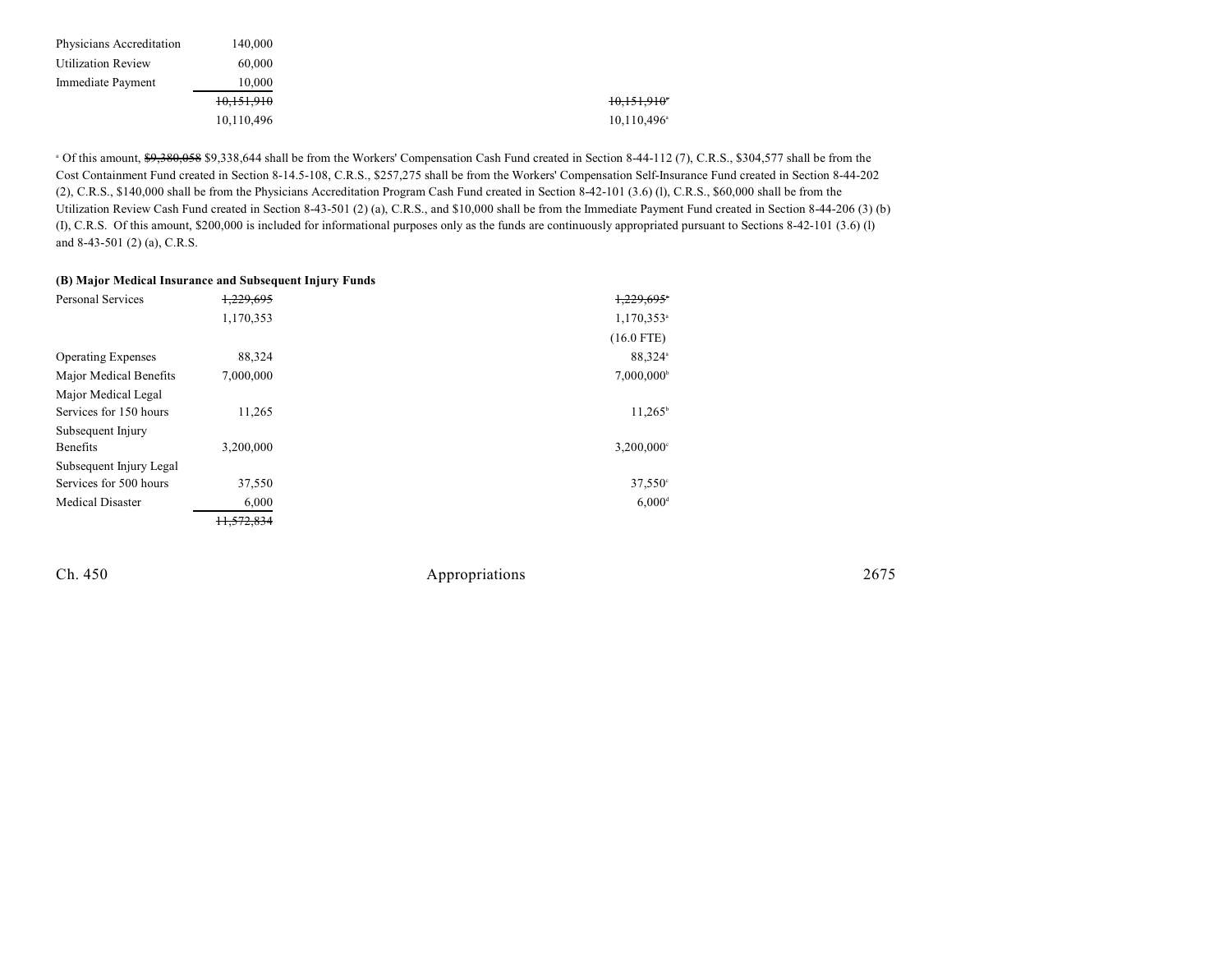|                           |              |                               | APPROPRIATION FROM                             |                             |                                       |                                |  |
|---------------------------|--------------|-------------------------------|------------------------------------------------|-----------------------------|---------------------------------------|--------------------------------|--|
| ITEM &<br><b>SUBTOTAL</b> | <b>TOTAL</b> | <b>GENERAL</b><br><b>FUND</b> | <b>GENERAL</b><br><b>FUND</b><br><b>EXEMPT</b> | <b>CASH</b><br><b>FUNDS</b> | <b>REAPPROPRIATED</b><br><b>FUNDS</b> | <b>FEDERAL</b><br><b>FUNDS</b> |  |
|                           |              |                               |                                                |                             | S                                     |                                |  |

11,513,492

<sup>a</sup> Of these amounts,  $\frac{1}{20}$ ,  $\frac{1}{20}$ ,  $\frac{1}{20}$ ,  $\frac{1}{20}$ ,  $\frac{1}{20}$ ,  $\frac{1}{20}$ ,  $\frac{1}{20}$ ,  $\frac{1}{20}$ ,  $\frac{1}{20}$ ,  $\frac{1}{20}$ ,  $\frac{1}{20}$ ,  $\frac{1}{20}$ ,  $\frac{1}{20}$ ,  $\frac{1}{20}$ ,  $\frac{1}{20}$ ,  $\frac{1}{20}$ ,  $\frac{1}{20$ 

be from the Subsequent Injury Fund created in Section 8-46-101 (1) (b) (I), C.R.S.

<sup>b</sup> These amounts shall be from the Major Medical Insurance Fund created in Section 8-46-202 (1) (a), C.R.S.

<sup>e</sup> These amounts shall be from the Subsequent Injury Fund created in Section 8-46-101 (1) (b) (I), C.R.S.

 $\text{This amount shall be from the Medical Disaster Insurance Fund created in Section 8-46-302 (1), C.R.S.}$ 

21,724,744 21,623,988

**TOTALS PART IX (LABOR AND**  $EMPLOYMENT$ 

| \$161,154,984 |  | \$62,098,460 | \$1,621,014 | <del>\$97,435, 510</del> |
|---------------|--|--------------|-------------|--------------------------|
| \$160,600,933 |  | \$61,622,633 | \$1,621,481 | \$97,356,819             |